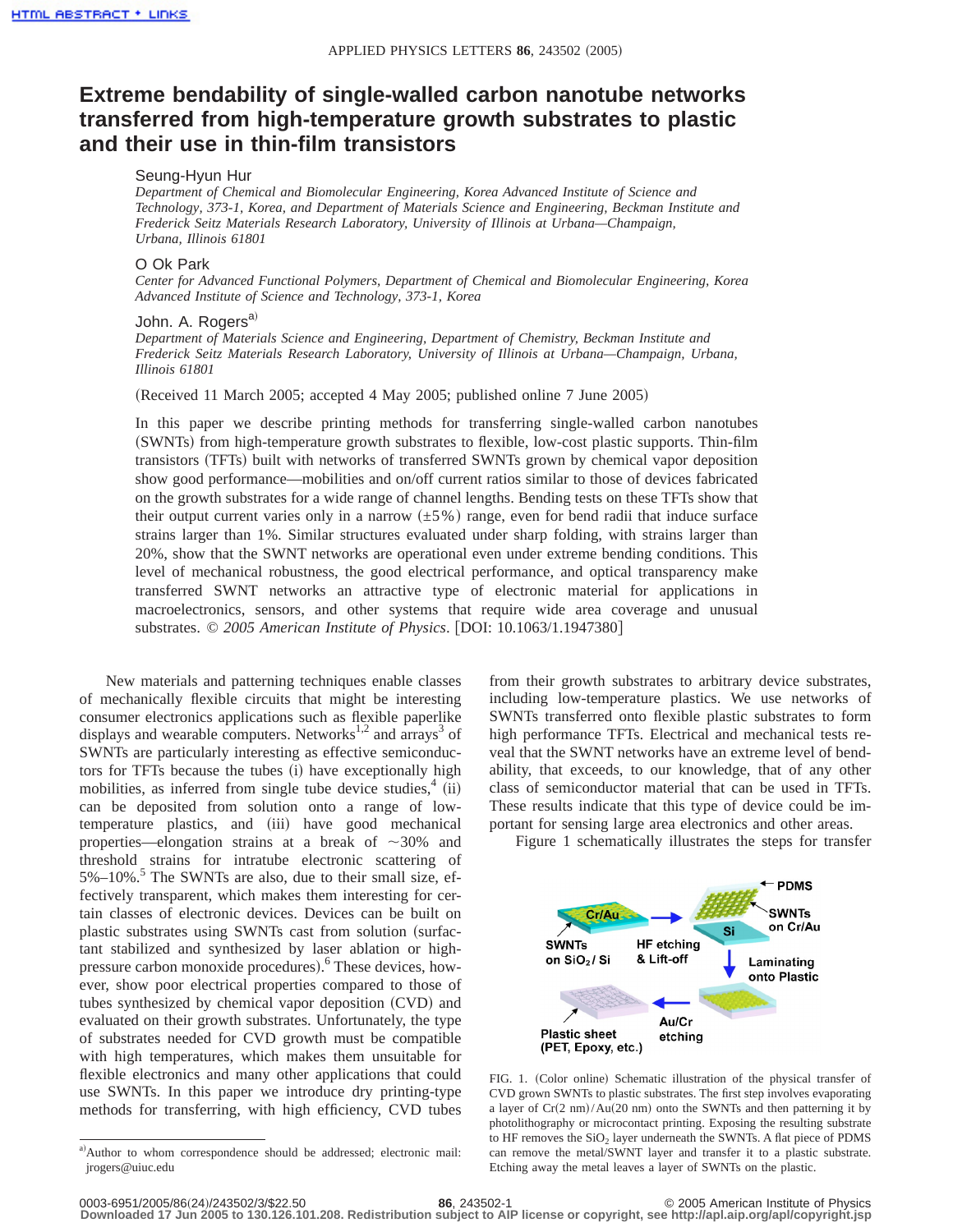printing of CVD SWNTs from their growth substrate  $(SiO<sub>2</sub>/Si$  in this case) to a plastic substrate. Random submonolayer networks of SWNTs were first grown on  $SiO<sub>2</sub>(100nm)/Si$  wafers using established chemical vapor deposition (CVD) techniques.<sup>7</sup> By controlling the growth conditions, we could control the density of the network from  $\sim$ 1 tube/ $\mu$ m<sup>2</sup> to  $\sim$ 30 tubes/ $\mu$ m<sup>2</sup>. Blanket electron beam evaporation  $(3 \times 10^{-6}$  Torr; Temescal BJD1800) formed thin layers of  $Cr(2 nm)$  and then Au  $(20 nm)$  on the SWNTs. Photolithography and lift-off or microcontact printing  $(\mu CP)$ and etching patterned this metal layer to expose the SWNTs in certain regions. The regions where metal was removed provided chemical access of a concentrated hydrofluoric acid etchant to attack the  $SiO<sub>2</sub>$  layer underneath the SWNTs. Undercutting of the etchant enabled the  $SiO<sub>2</sub>$  to be completely removed in  $\sim$  5 min for the geometries investigated here. The substrates were then blown dry with nitrogen. Contacting a flat elastomeric stamp poly(dimethylsiloxane) (PDMS) against the substrate, and then peeling the stamp away quickly transferred the metal pattern, with the embedded SWNT, to the stamp. This transfer was possible because of the very poor adhesion of the metal pattern to the underlying Si substrate. Contacting this "inked" stamp to a plastic substrate (i.e. epoxy, PET, Polyimide) for 30 min at 80  $\degree$ C and then slowing peeling it back led to the transfer of the metal/ SWNT structure to the plastic. Removing the metals with suitable wet etchants (Au—TFA, Transene Co.; Cr—CR-7, Cyantek Co.) left the CVD derived SWNT on the plastic substrate, and completed the transfer process.<sup>8</sup>

Figure 2 shows scanning electron and atomic force microscope images (SEM and AFM, respectively) collected at different stages of the fabrication sequence illustrated in Fig. 1. Figure  $2(a)$  shows a metal pattern on SWNT/Si after HF etching; the left half of this image corresponds to parts of the metal that have been removed with the PDMS stamp. Metal patterns with sufficiently high density of openings could be undercut etched over large areas, and successfully transferred to the PDMS; areas of up to 1 cm $\times$ 1 cm were possible, as shown in the inset of Fig. 2(a). Figure 2(b) shows a region of the Si substrate where the metal was induced to lift up on its own; the SWNTs are clearly visible on the underside of the metal ribbon. Figure  $2(c)$  shows metal patterns after transfer printing onto a layer of cured epoxy  $(1.7 \mu m \text{ SU } 8, \text{ Micro-}$ chem) on ITO (100 nm)/PET(180  $\mu$ m). After etching away the metal, mesh or line patterns of networks of SWNTs were clearly observed, as shown in Figs. 2(d) and 2(e). Highresolution SEM and AFM images show that the tube density on epoxy is  $\sim$ 15 tubes/ $\mu$ m<sup>2</sup>, which is comparable to the density measured on the growth substrates. It is notable that the metal etchants do not tend to wash away the tubes. The van der Waals forces between the tubes and the substrate provide sufficient adhesion for them to remain on the substrate. SWNTs transferred onto other plastic substrates such as PET (Mylar, Dupont) and polyimide (KAPTON, Dupont) exhibited a similar behavior.

We used these techniques to build TFTs by transferring SWNTs onto plastic substrates of PET coated with indium tin oxide (ITO; 100 nm, gate electrode) and epoxy (SU8; 1.7  $\mu$ m, gate dielectric).<sup>9</sup> Source and drain electrodes of  $Ti(2 \text{ nm})/Au(20 \text{ nm})$  were formed either by photolithography and liftoff (Shipley 1805) or by nanotransfer printing.<sup>8</sup> Figure  $3(a)$  shows bent array devices and a SEM image of the channel region (inset). Reactive ion etching of the **Downloaded 17 Jun 2005 to 130.126.101.208. Redistribution subject to AIP license or copyright, see http://apl.aip.org/apl/copyright.jsp**



FIG. 2. (Color online) Scanning electron microscope image of (a) metal patterns on Si after HF etching and lifting off with PDMS; the inset shows an optical image of a metal pattern on PDMS; (b) SWNTs on a peeled backed region of a ribbon of Cr/Au after HF etching; (c) SWNT/metal patterns printed on a layer of epoxy; (d) SWNT patterns printed on a layer of epoxy after removing the Cr/Au by wet etching; (e) SWNT line patterns on epoxy after removing the Cr/Au by wet etching;  $(f)$  high-resolution SEM image of SWNTs on epoxy after Cr/Au etching; inset: AFM image of SWNTs on epoxy.

SWNTs through photolithographically defined patterns of resists created network stripes oriented along the transistor channels. These stripes are designed to prevent electrical cross-talk between devices.<sup>2</sup> Figure 3(b) shows transfer characteristics of a device whose channel length and channel width were 100 and 250  $\mu$ m, respectively; the inset shows current-voltage measurements at various gate voltages. These devices showed unipolar *p*-channel behavior, similar to those made at the original SWNTs/SiO<sub>2</sub>/Si substrates. As shown in Fig.  $3(c)$ , the transferred devices on plastic showed mobilities and on/off current ratios similar to those fabricated on the growth substrates for the entire range of channel lengths  $\overline{L}$  between 10 to 100  $\mu$ m) investigated here.<sup>10</sup> The slight decrease in  $\mu_{\text{device}}$  of transferred devices could be due to some incomplete transfer of tubes, particularly near the open areas in the metal films.

To investigate the mechanical flexibility of these devices, we performed systematic bending tests, with bending directions that induce either compressive or tensile strains. The details of the experimental setup can be found elsewhere.<sup>9</sup> Figure 4 shows the change of the on current, normalized by the value in the unbent state,  $I_{0,\text{max}}$ , as a function of strain (or bending radius). Negative and positive strains correspond to tension and compression, respectively. For both compression and tension, the  $I_{\text{max}}$  varied only in a narrow  $(\pm 5\%)$  range. The current measured in the unbent state after testing was the same as that before testing. A fracture of the ITO gate electrode determined the limit of